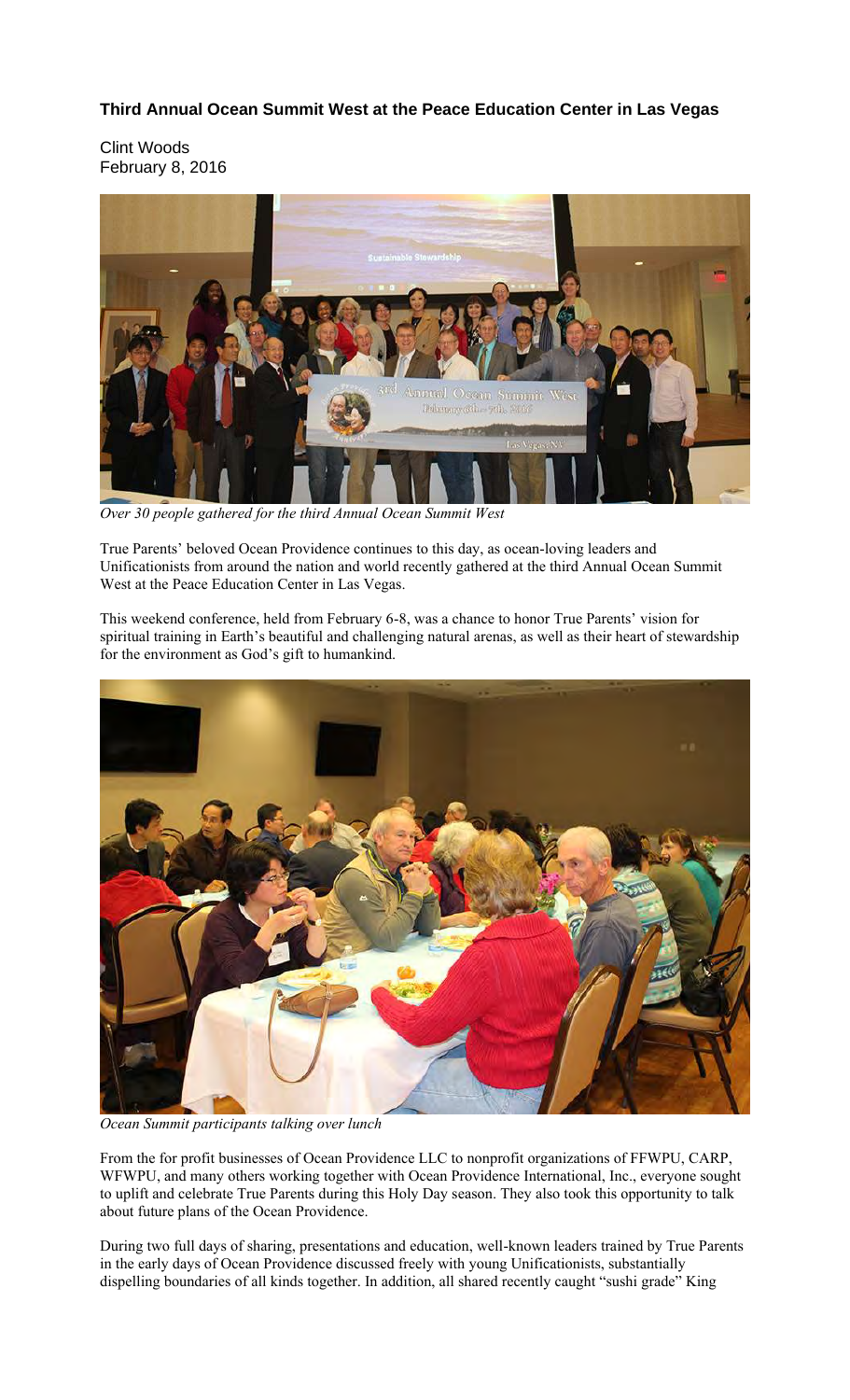Salmon from the Kodiak community of Alaska, which is also being flown to Korea as a gift for True Mother.



*A young Summit participant takes notes during a discussion of, "What would success look like four years from now?"*

On Sunday, everyone celebrated True Heavenly Parent's Day with Pastor Ken Doo and the Las Vegas Family Church community, and later enjoyed watching the Super Bowl on the big screen at the Peace Center.



*Ocean Summit participants joined the Las Vegas Family Church in celebrating Heavenly Parent's Day*

Throughout the Ocean Summit, each person felt True Parent's love simply through their surroundings in Las Vegas, a city that was very central to True Parents' work in America. The amenities, staff and cooks at the Peace Center were also a great testimony to leadership through serving, which the summit participants took note of.

Of special note was a moment of prayer, thanks, and a strong sendoff for Dr. Michael Balcomb, FFWPU USA President, who was on his way to Korea for Foundation Day and this week's Holy Day celebrations. Ocean Summit West also unanimously expresses gratitude to Dr. Ki Hoon Kim, FFWPU North America Continental Chairman, for his unending support of these historic Ocean Summits and the organizations who are a part of the vast Ocean Providence.